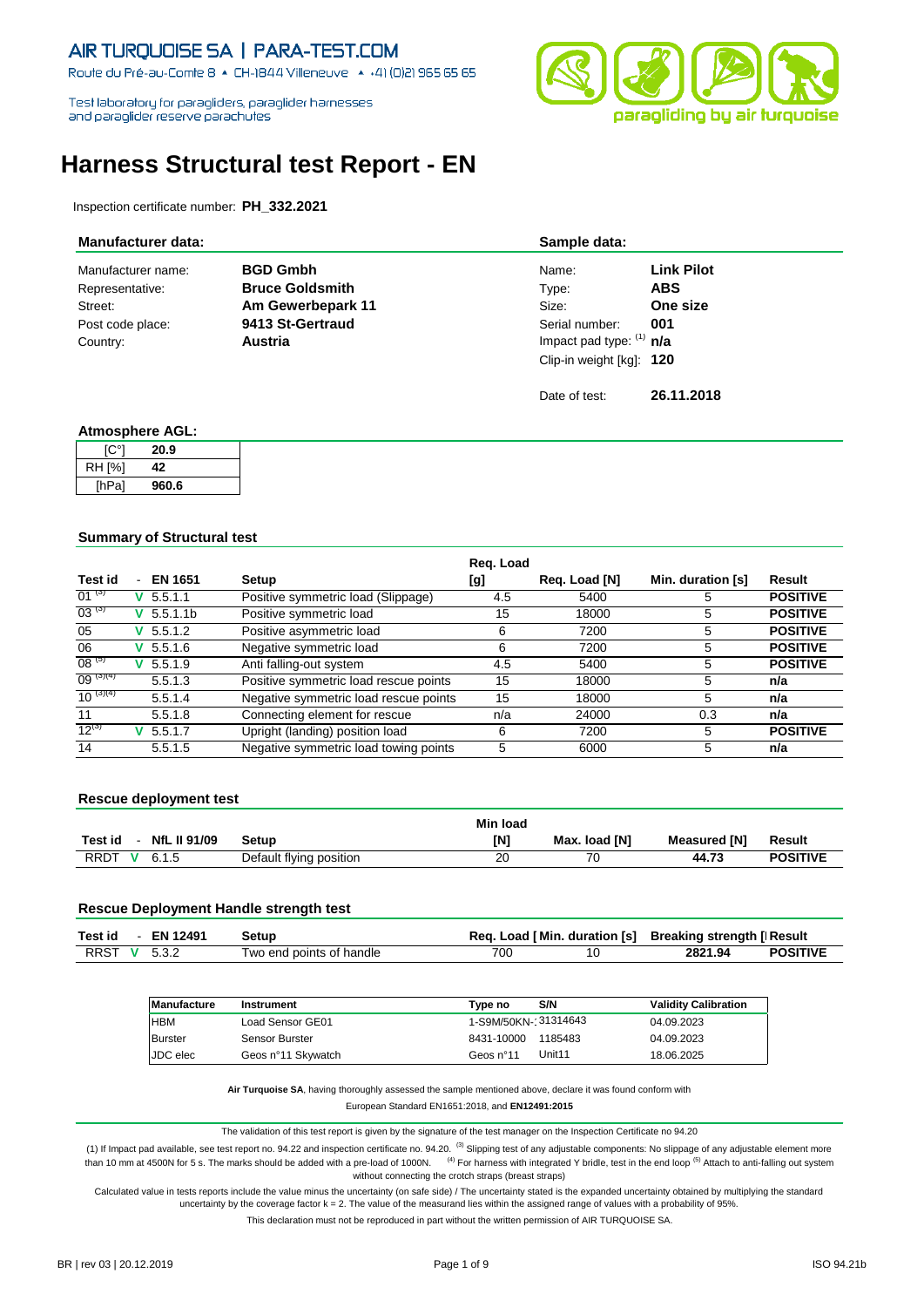Route du Pré-au-Comte 8 & CH-1844 Villeneuve | 4 +41 (0)21 965 65 65

Test laboratory for paragliders, paraglider hamesses and paraglider reserve parachutes

Inspection certificate number: **PH\_332.2021** model: **Link Pilot**



| <u>Fiallicss oli uululai lest</u> |                                    | 1591 ILL VI            |
|-----------------------------------|------------------------------------|------------------------|
| Standard                          | <b>EN 1651</b>                     |                        |
| Reference in standard             | 5.5.1.1                            |                        |
| Test setup                        | Positive symmetric load (Slippage) |                        |
| Attachment points                 | Both main riser attachment (3,4)   |                        |
| Anchor points                     | Dummy (B1, B2)                     |                        |
| Required load [g]                 | 4.5                                |                        |
| Required load [N]                 | 5400                               |                        |
| Minimum test duration [s]         | 5                                  |                        |
|                                   |                                    |                        |
| <b>Result</b>                     |                                    |                        |
| Test duration [s]                 | 21.9                               | F/2<br>F/2             |
| Any signs of structural failure   | No                                 |                        |
| Slippery test OK                  | Yes                                | $\overline{3}$<br>4    |
| <b>Test results</b>               | <b>POSITIVE</b>                    |                        |
|                                   |                                    |                        |
|                                   |                                    | <b>B2</b><br><b>B1</b> |
|                                   |                                    |                        |
|                                   |                                    | F/2                    |
|                                   |                                    |                        |
|                                   |                                    |                        |

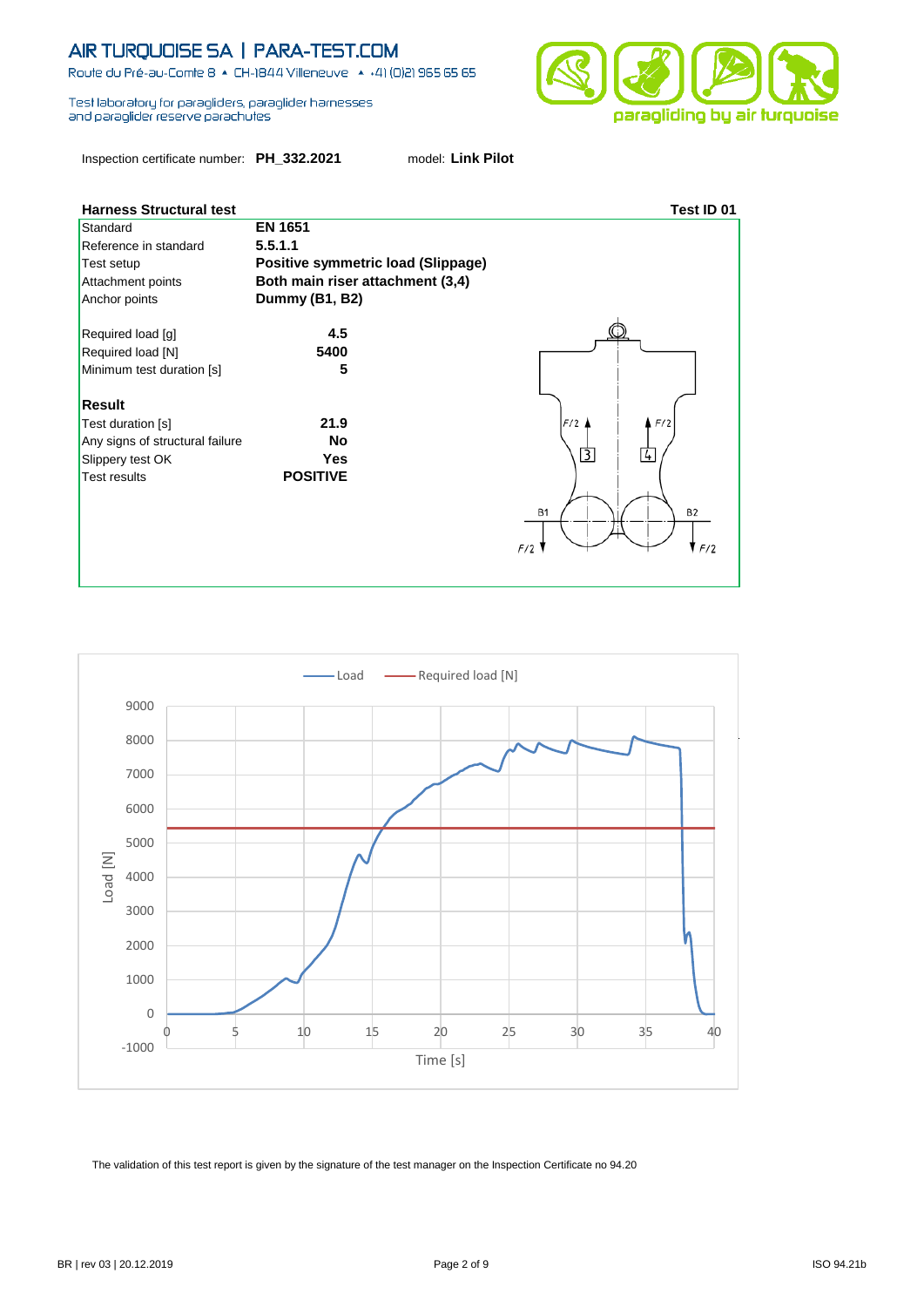Route du Pré-au-Comte 8 + CH-1844 Villeneuve + +41 (0)21 965 65 65

Test laboratory for paragliders, paraglider hamesses and paraglider reserve parachutes

Inspection certificate number: **PH\_332.2021** model: **Link Pilot**





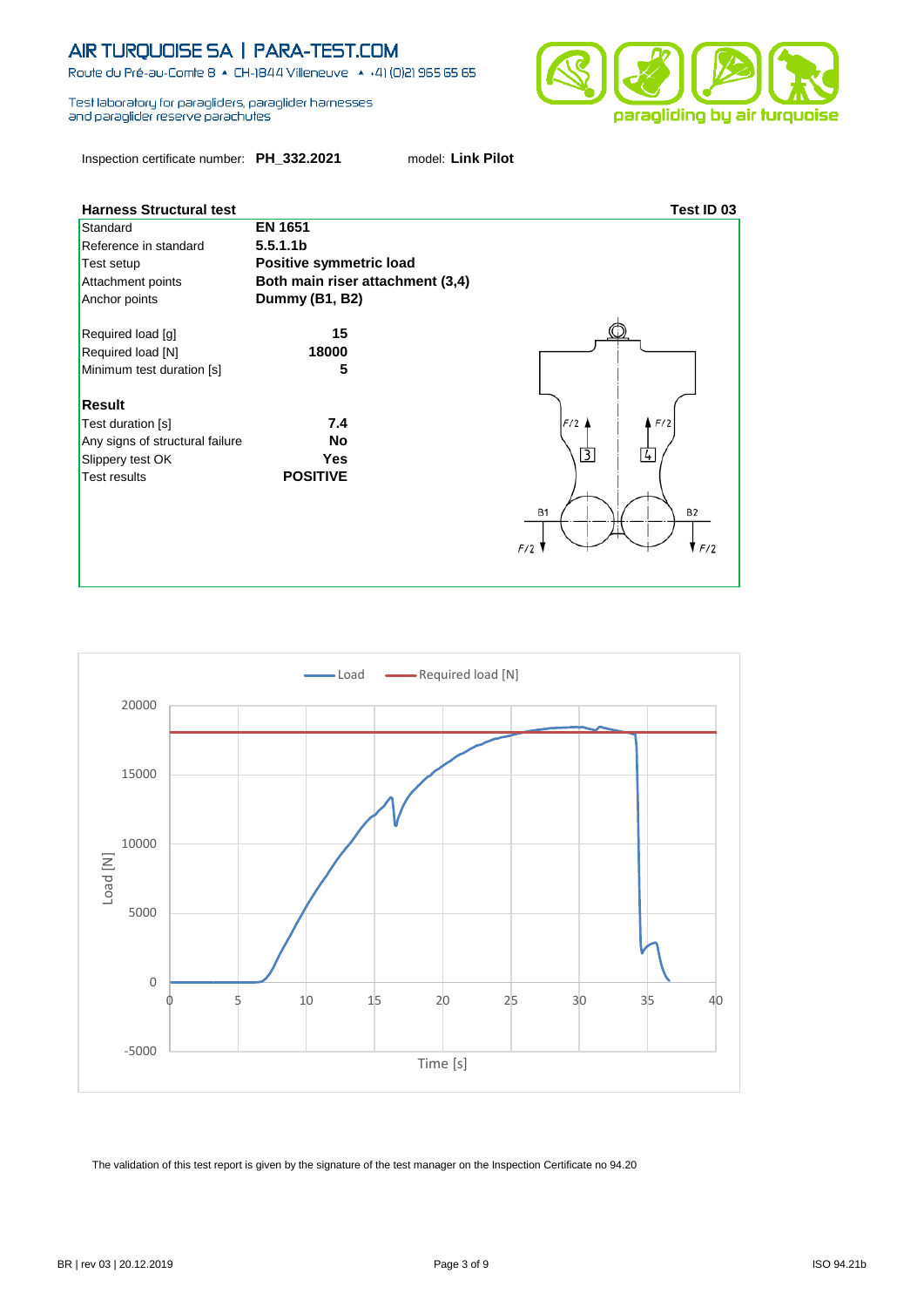Route du Pré-au-Comte 8 + CH-1844 Villeneuve + +41 (0)21 965 65 65

Test laboratory for paragliders, paraglider hamesses and paraglider reserve parachutes

Inspection certificate number: **PH\_332.2021** model: **Link Pilot**





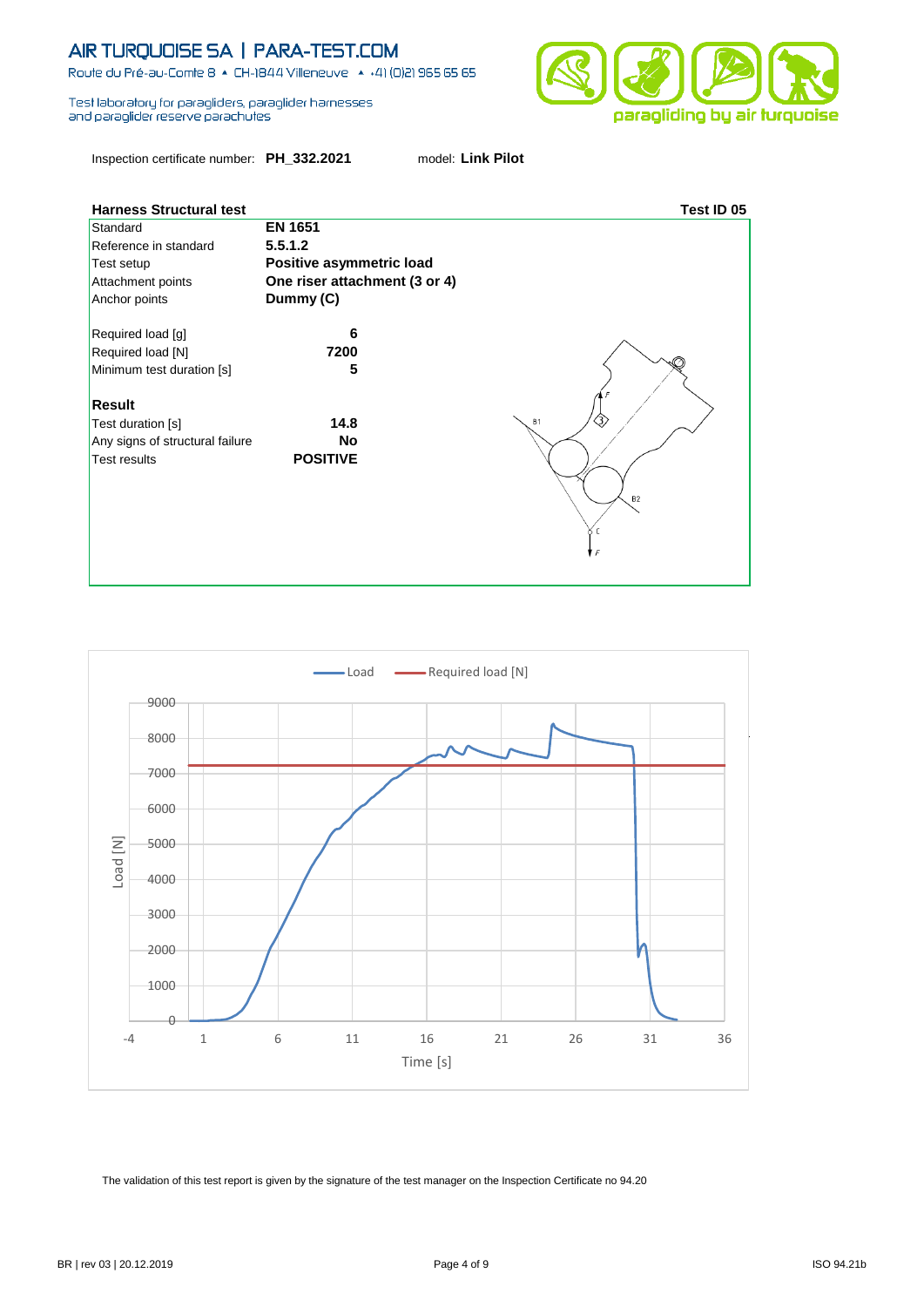Route du Pré-au-Comte 8 + CH-1844 Villeneuve + +41 (0)21 965 65 65

Test laboratory for paragliders, paraglider hamesses and paraglider reserve parachutes

Inspection certificate number: **PH\_332.2021** model: **Link Pilot**





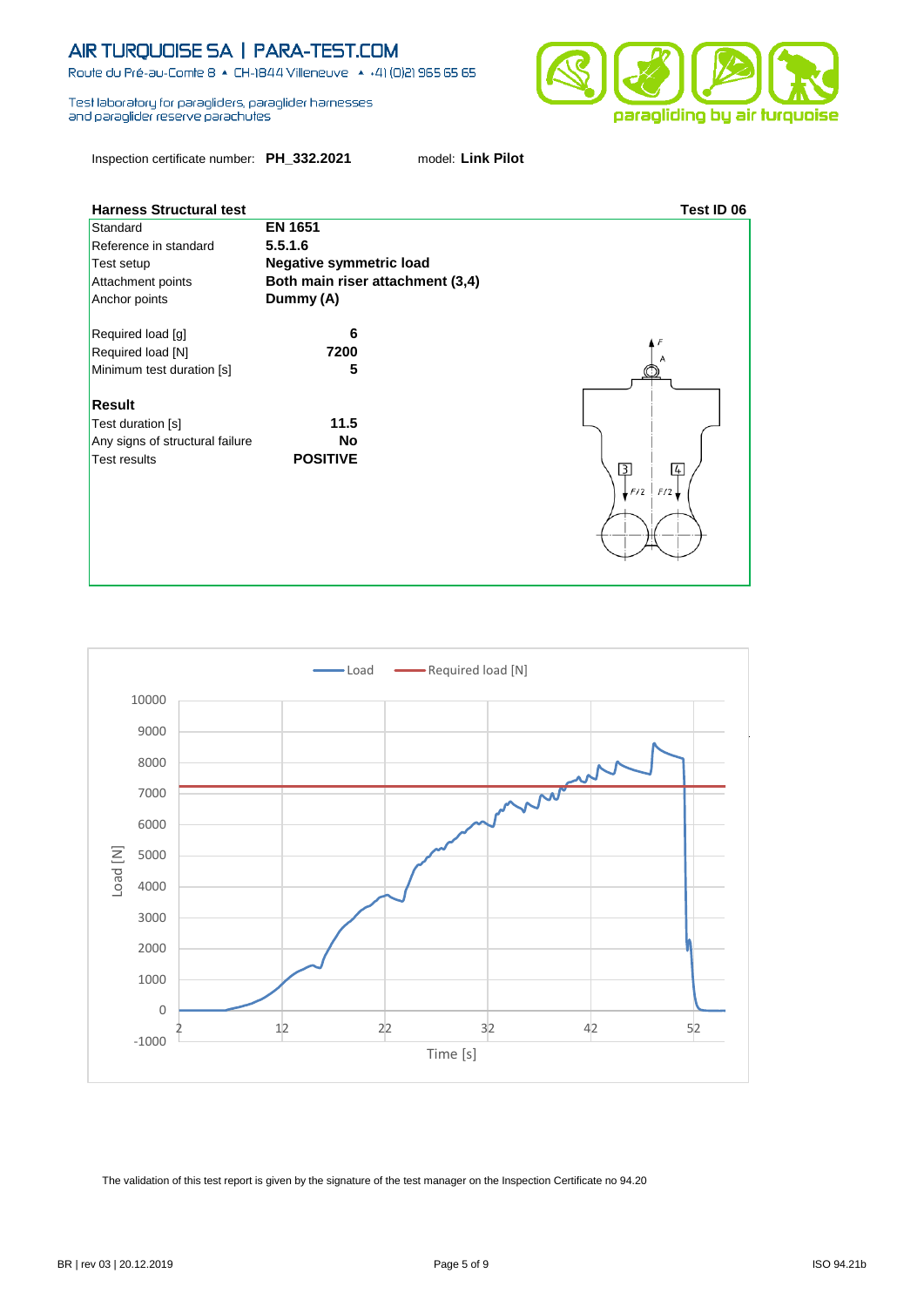Route du Pré-au-Comte 8 & CH-1844 Villeneuve | 4 +41 (0)21 965 65 65

Test laboratory for paragliders, paraglider hamesses and paraglider reserve parachutes



Inspection certificate number: **PH\_332.2021** model: **Link Pilot**

| <b>Harness Structural test</b>  |                                       | Test ID 08 |
|---------------------------------|---------------------------------------|------------|
| Standard                        | <b>EN 1651</b>                        |            |
| Reference in standard           | 5.5.1.9                               |            |
| Test setup                      | Anti falling-out system               |            |
| Attachment points               | Around anti falling-out system        |            |
| Anchor points                   | Both main riser attachment (no dummy) |            |
| Required load [g]               | 4.5                                   |            |
| Required load [N]               | 5400                                  |            |
| Minimum test duration [s]       | 5                                     |            |
| <b>Result</b>                   |                                       |            |
| Test duration [s]               | 8.2                                   |            |
| Any signs of structural failure | <b>No</b>                             |            |
| <b>Test results</b>             | <b>POSITIVE</b>                       |            |
|                                 |                                       |            |
|                                 |                                       |            |
|                                 |                                       |            |
|                                 |                                       |            |
|                                 |                                       |            |
|                                 |                                       |            |
|                                 |                                       |            |

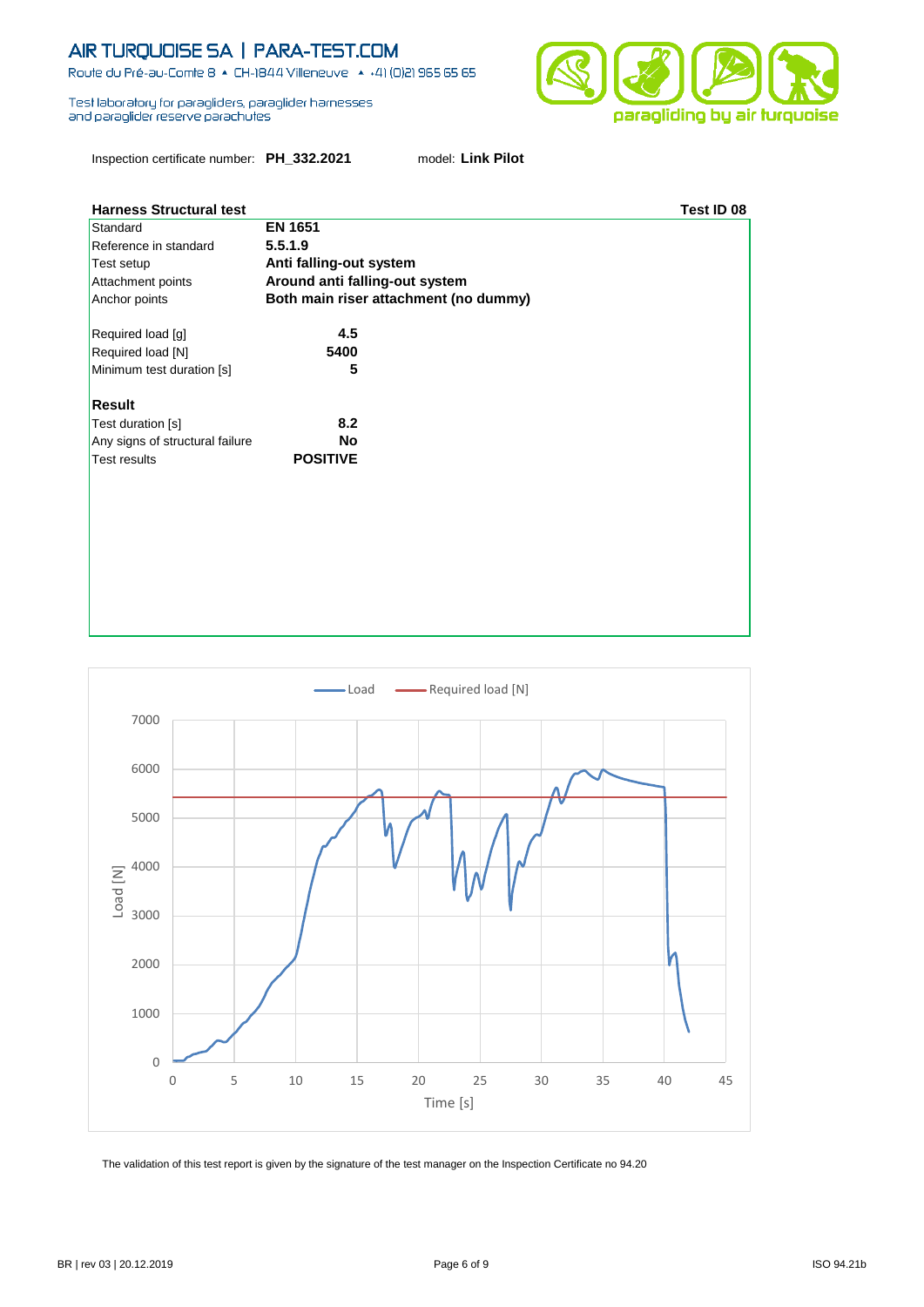Route du Pré-au-Comte 8 & CH-1844 Villeneuve | 4 +41 (0)21 965 65 65

Test laboratory for paragliders, paraglider hamesses and paraglider reserve parachutes

Inspection certificate number: **PH\_332.2021** model: **Link Pilot**



| <b>Harness Structural test</b>                   |                                        |                              |                                            | Test ID 12 |
|--------------------------------------------------|----------------------------------------|------------------------------|--------------------------------------------|------------|
| Standard                                         | <b>EN 1651</b>                         |                              |                                            |            |
| Reference in standard                            | 5.5.1.7                                |                              |                                            |            |
| Test setup                                       | <b>Upright (landing) position load</b> |                              |                                            |            |
| Attachment points                                | Both main riser attachment (3, 4)      |                              |                                            |            |
| Anchor points                                    | Both legstrap of harness (no dummy)    |                              |                                            |            |
|                                                  |                                        |                              |                                            |            |
| Required load [g]                                | 6                                      |                              |                                            |            |
| Required load [N]                                | 7200                                   |                              |                                            |            |
| Minimum test duration [s]                        | 5                                      |                              |                                            |            |
| Harness type                                     | type a                                 |                              |                                            |            |
|                                                  |                                        |                              |                                            |            |
| <b>Result</b>                                    |                                        |                              |                                            |            |
| Test duration [s]                                | 8.3                                    |                              |                                            |            |
| Any signs of structural failure                  | <b>No</b>                              |                              |                                            |            |
| Slippery test OK                                 | <b>Yes</b>                             |                              |                                            |            |
| <b>Test results</b>                              | <b>POSITIVE</b>                        |                              |                                            |            |
| F/2<br>$F/2$ $\parallel$ $F/2$<br>harness type a | F/2<br>F/2<br>F/2                      | F/2<br>F/2<br>harness type b | F/2<br>F/2<br>F/2<br>F/2<br>harness type c |            |

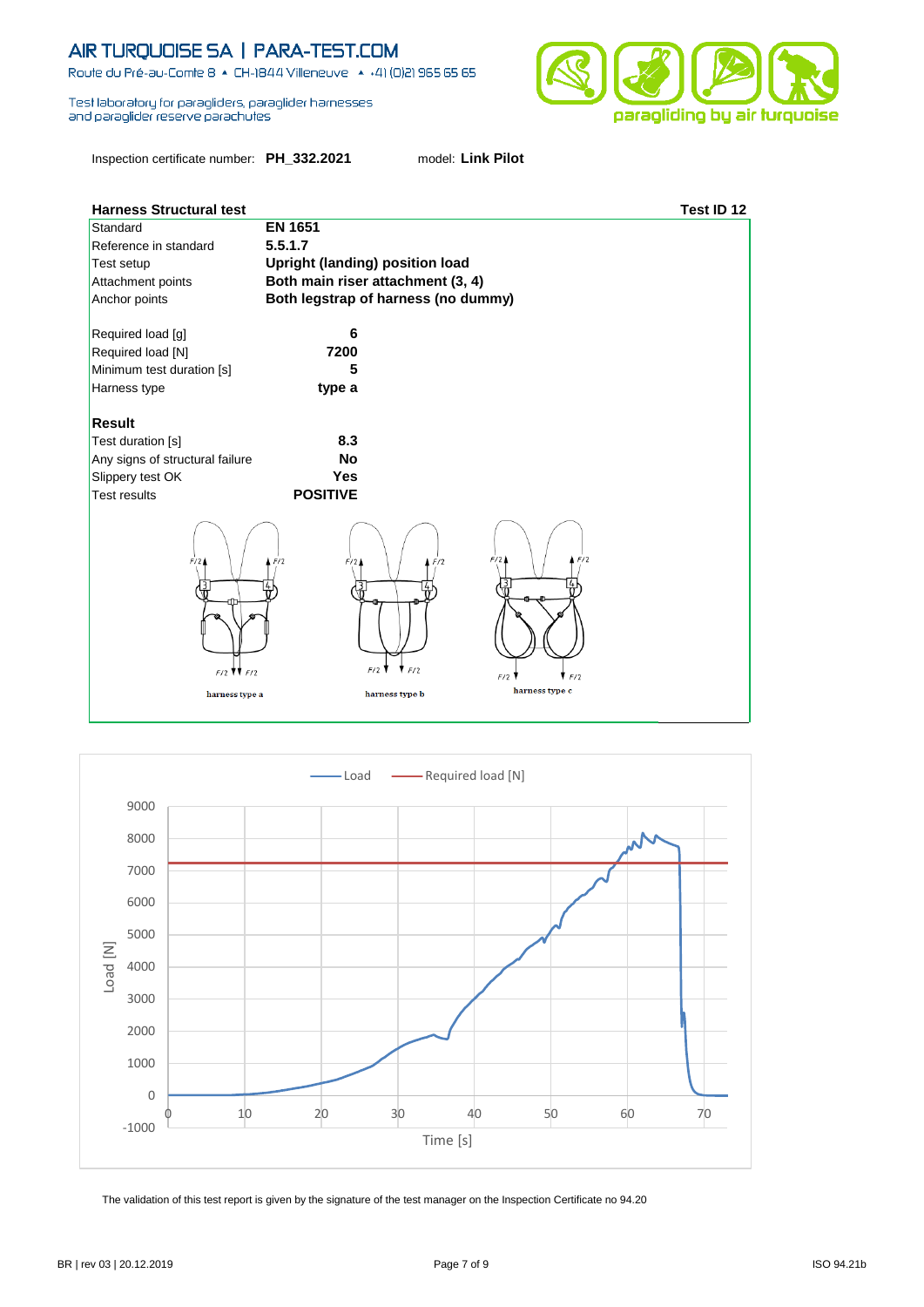Route du Pré-au-Comte 8 & CH-1844 Villeneuve | 4 +41 (0)21 965 65 65

Test laboratory for paragliders, paraglider hamesses and paraglider reserve parachutes

paragliding by air turquoise

Inspection certificate number: **PH\_332.2021** model: **Link Pilot**

| <b>Rescue Deployment Test</b> | <b>Test ID RRDT</b>                                                                    |  |
|-------------------------------|----------------------------------------------------------------------------------------|--|
| Standard                      | <b>LTF NfL II 91/09</b>                                                                |  |
| Reference in standard         | 6.1.5                                                                                  |  |
| Test setup                    | <b>Default flying position</b>                                                         |  |
| Attachment points             | Sensor connect to handle, and pull in opening direction                                |  |
|                               | The test is to simulate the load required to open the emergency parachute(1st action). |  |
| Min. Required load [N]        | 20                                                                                     |  |
| Max. Required load [N]        | 70                                                                                     |  |
| <b>Result</b>                 |                                                                                        |  |
| Load for first action [N]     | 44.73                                                                                  |  |
| <b>Test results</b>           | <b>POSITIVE</b>                                                                        |  |
|                               |                                                                                        |  |
|                               |                                                                                        |  |
|                               |                                                                                        |  |
|                               |                                                                                        |  |
|                               |                                                                                        |  |
|                               |                                                                                        |  |
|                               |                                                                                        |  |